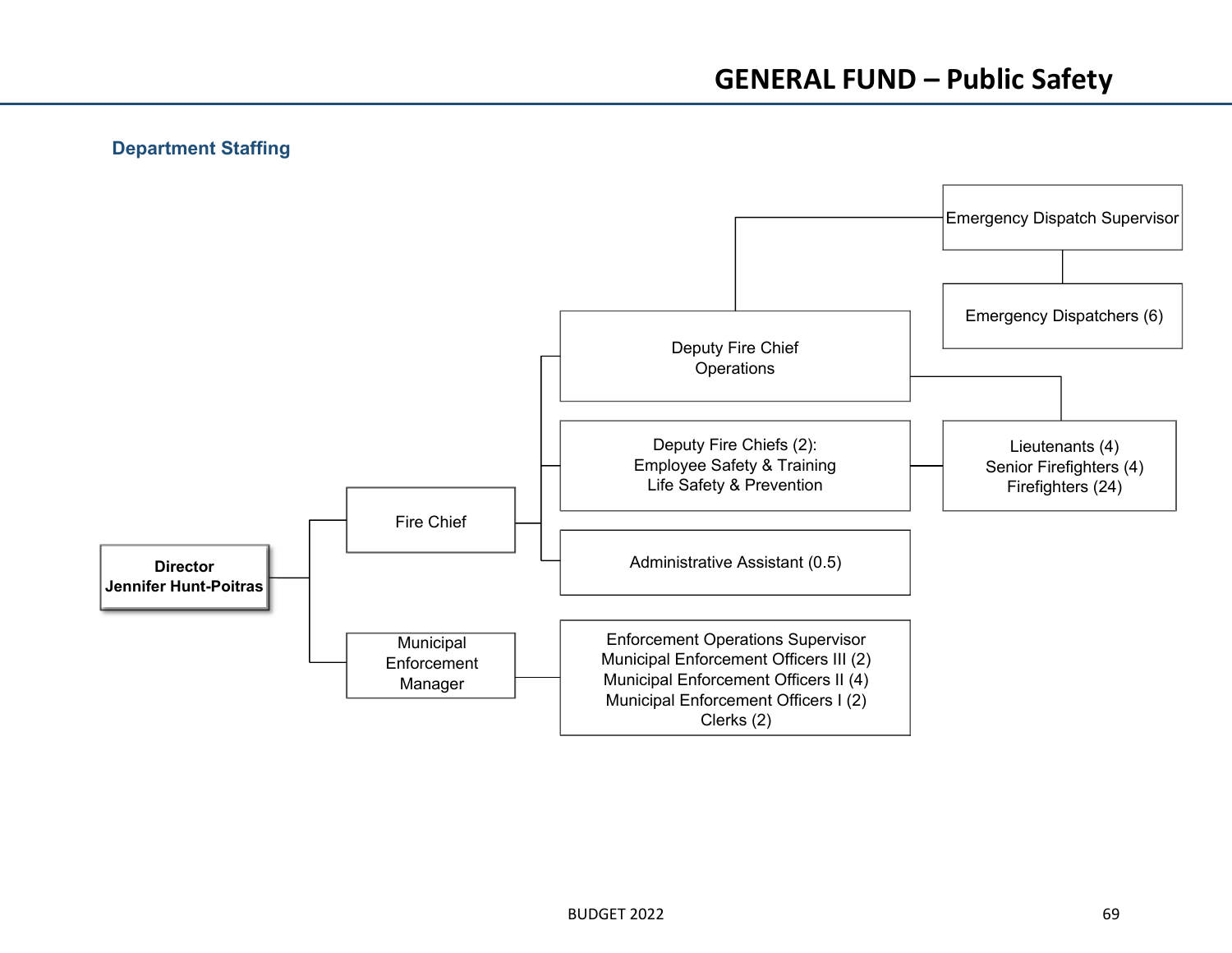# **Staffing Summary**

| <b>Staffing Summary</b>      | 2020   | 2021          | 2021     | 2022          | 2023          | 2024          |             |
|------------------------------|--------|---------------|----------|---------------|---------------|---------------|-------------|
|                              | Actual | <b>Budget</b> | Forecast | <b>Budget</b> | <b>Budget</b> | <b>Budget</b> | <b>Note</b> |
|                              |        |               |          |               |               |               |             |
| Directorate                  | 3.00   | 3.00          | 3.00     | 3.00          | 3.00          | 3.00          |             |
| Fire                         | 42.50  | 42.50         | 42.50    | 47.00         | 47.00         | 47.00         | (1)         |
| <b>Municipal Enforcement</b> | 11.00  | 11.00         | 11.00    | 11.00         | 11.00         | 11.00         |             |
|                              | 56.50  | 56.50         | 56.50    | 61.00         | 61.00         | 61.00         |             |
|                              |        |               |          |               |               |               |             |
| Permanent                    | 56.50  | 56.50         | 56.50    | 61.00         | 61.00         | 61.00         |             |
|                              | 56.50  | 56.50         | 56.50    | 61.00         | 61.00         | 61.00         |             |
|                              |        |               |          |               |               |               |             |

#### **Note:**

(1) It is recommended that the half‐time Administrative Assistant position at the Fire Hall become full‐time effective January 1, 2022 and that four Fire Fighter positions be added in July 2022.

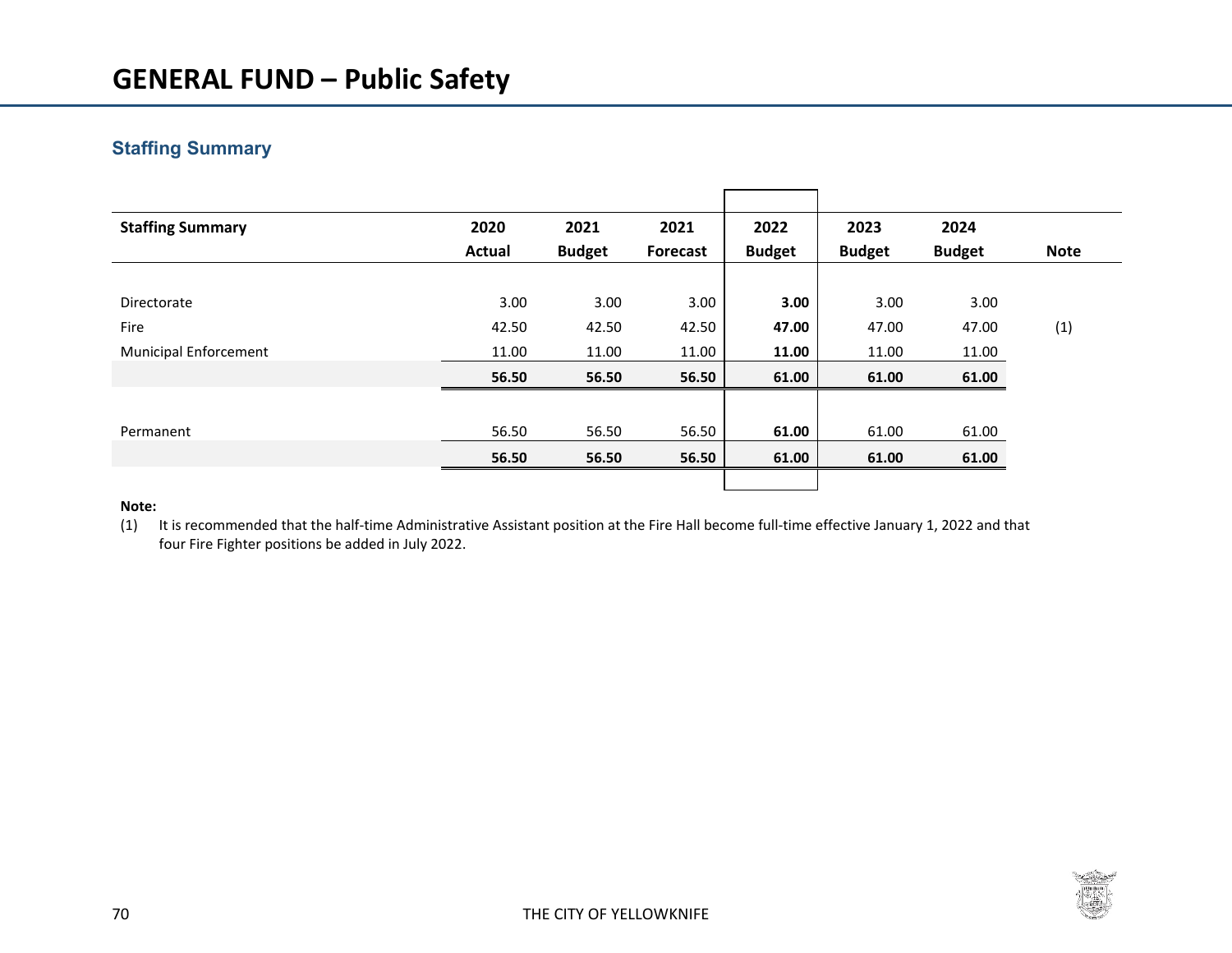## **PUBLIC SAFETY DEPARTMENT**

The Public Safety Department is responsible for three main service areas: emergency services (fire, ambulance, rescue and hazardous materials), enforcement (municipal enforcement) and emergency preparedness. The Managers who head each division report to the Director, who sets the course and objectives for the department.

| <b>Public Safety Budget</b>             | 2020           | 2021          | 2021     | 2022          | 2023          | 2024          |             |
|-----------------------------------------|----------------|---------------|----------|---------------|---------------|---------------|-------------|
|                                         | <b>Actuals</b> | <b>Budget</b> | Forecast | <b>Budget</b> | <b>Budget</b> | <b>Budget</b> |             |
|                                         | (5000's)       | (5000's)      | (5000's) | (5000's)      | (5000's)      | (5000's)      | <b>Note</b> |
| Revenue                                 |                |               |          |               |               |               |             |
| Grants                                  | 123            | 137           | 137      | 137           | 137           | 137           |             |
| User Charges                            | 3,276          | 3,178         | 3,188    | 3,286         | 3,286         | 3,286         |             |
| <b>Total Revenue</b>                    | 3,399          | 3,315         | 3,325    | 3,423         | 3,423         | 3,423         |             |
|                                         |                |               |          |               |               |               |             |
| <b>Expenditures (By Division)</b>       |                |               |          |               |               |               |             |
| Directorate                             | 514            | 689           | 766      | 548           | 568           | 591           |             |
| Fire                                    | 6,672          | 6,617         | 6,701    | 7,597         | 8,017         | 8,275         |             |
| Municipal Enforcement                   | 1,455          | 1,448         | 1,444    | 1,514         | 1,550         | 1,582         |             |
| <b>Total Expenditures (By Division)</b> | 8,641          | 8,754         | 8,911    | 9,659         | 10,135        | 10,448        |             |
| <b>Net Revenue (Expenditures)</b>       | (5,242)        | (5, 439)      | (5,586)  | (6, 236)      | (6, 712)      | (7,025)       |             |
|                                         |                |               |          |               |               |               |             |
| <b>Expenditure (by Object)</b>          |                |               |          |               |               |               |             |
| Wages & Benefits                        | 7,581          | 7,527         | 7,627    | 8,288         | 8,771         | 9,026         |             |
| General Services                        | 298            | 224           | 189      | 381           | 355           | 363           |             |
| Materials                               | 463            | 701           | 794      | 634           | 647           | 687           |             |
| Maintenance                             | 32             | 52            | 52       | 60            | 61            | 62            |             |
| Utility -Fuel                           | 32             | 49            | 44       | 40            | 42            | 46            |             |
| Utility -Power                          | 64             | 70            | 70       | 72            | 74            | 77            |             |
| Vehicle-O&M                             | 171            | 131           | 135      | 184           | 185           | 187           |             |
| <b>Total Expenditures (By Object)</b>   | 8,641          | 8,754         | 8,911    | 9,659         | 10,135        | 10,448        |             |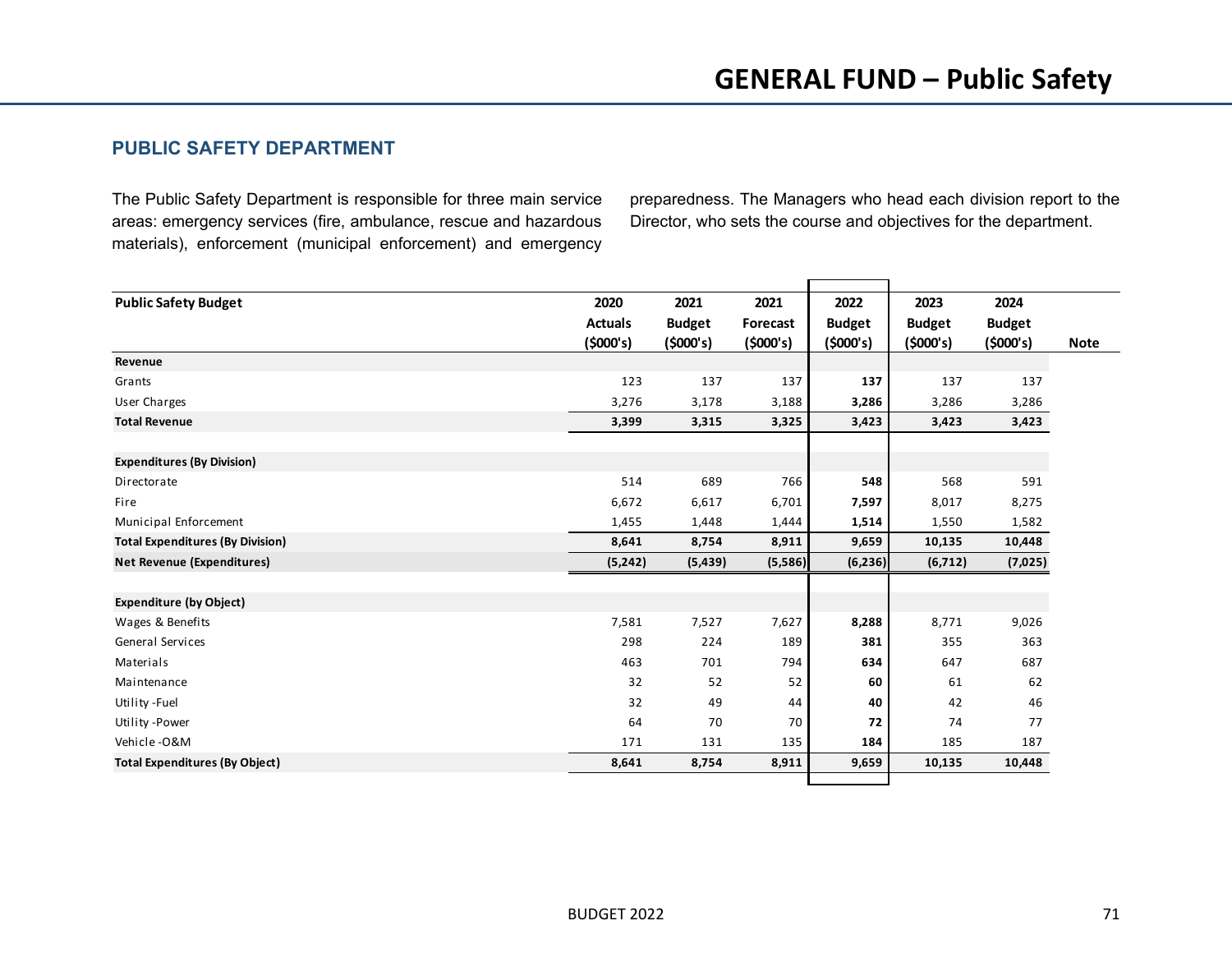| <b>Public Safety Directorate Budget</b> | 2020                     | 2021                     | 2021            | 2022                     | 2023          | 2024          |             |
|-----------------------------------------|--------------------------|--------------------------|-----------------|--------------------------|---------------|---------------|-------------|
|                                         | <b>Actuals</b>           | <b>Budget</b>            | <b>Forecast</b> | <b>Budget</b>            | <b>Budget</b> | <b>Budget</b> |             |
|                                         | (5000's)                 | (5000's)                 | (5000's)        | (5000's)                 | (5000's)      | (5000's)      | <b>Note</b> |
| Revenue                                 |                          |                          |                 |                          |               |               |             |
| <b>Total Revenue</b>                    | $\overline{\phantom{a}}$ | $\overline{\phantom{a}}$ | $\blacksquare$  | $\overline{\phantom{a}}$ |               |               |             |
|                                         |                          |                          |                 |                          |               |               |             |
| <b>Expenditures (by Activity)</b>       |                          |                          |                 |                          |               |               |             |
| Administrative                          | 51                       | 69                       | 77              | 54                       | 56            | 58            |             |
| Long Term Planning & Priority Setting   | 102                      | 138                      | 153             | 109                      | 113           | 118           |             |
| Public Inquiry & Communication          | 102                      | 138                      | 153             | 109                      | 113           | 118           |             |
| Team Leadership                         | 102                      | 138                      | 153             | 109                      | 113           | 118           |             |
| Legislation & Governance                | 157                      | 206                      | 230             | 167                      | 173           | 179           |             |
| <b>Total Expenditures (By Activity)</b> | 514                      | 689                      | 766             | 548                      | 568           | 591           |             |
| <b>Net Revenue (Expenditures)</b>       | (514)                    | (689)                    | (766)           | (548)                    | (568)         | (591)         |             |
|                                         |                          |                          |                 |                          |               |               |             |
| <b>Expenditures (By Object)</b>         |                          |                          |                 |                          |               |               |             |
| Wages & Benefits                        | 508                      | 580                      | 580             | 541                      | 561           | 584           |             |
| <b>General Services</b>                 | $\overline{2}$           | 3                        | 3               | 3                        | 3             | 3             |             |
| Materials                               | 4                        | 106                      | 183             | 4                        | 4             | 4             | (1)         |
| <b>Total Expenditures (By Object)</b>   | 514                      | 689                      | 766             | 548                      | 568           | 591           |             |
|                                         |                          |                          |                 |                          |               |               |             |

## **Note:**

(1) The budget for wildland fire mitigation \$100,000 will be reallocated to the Fire Division starting in 2022.

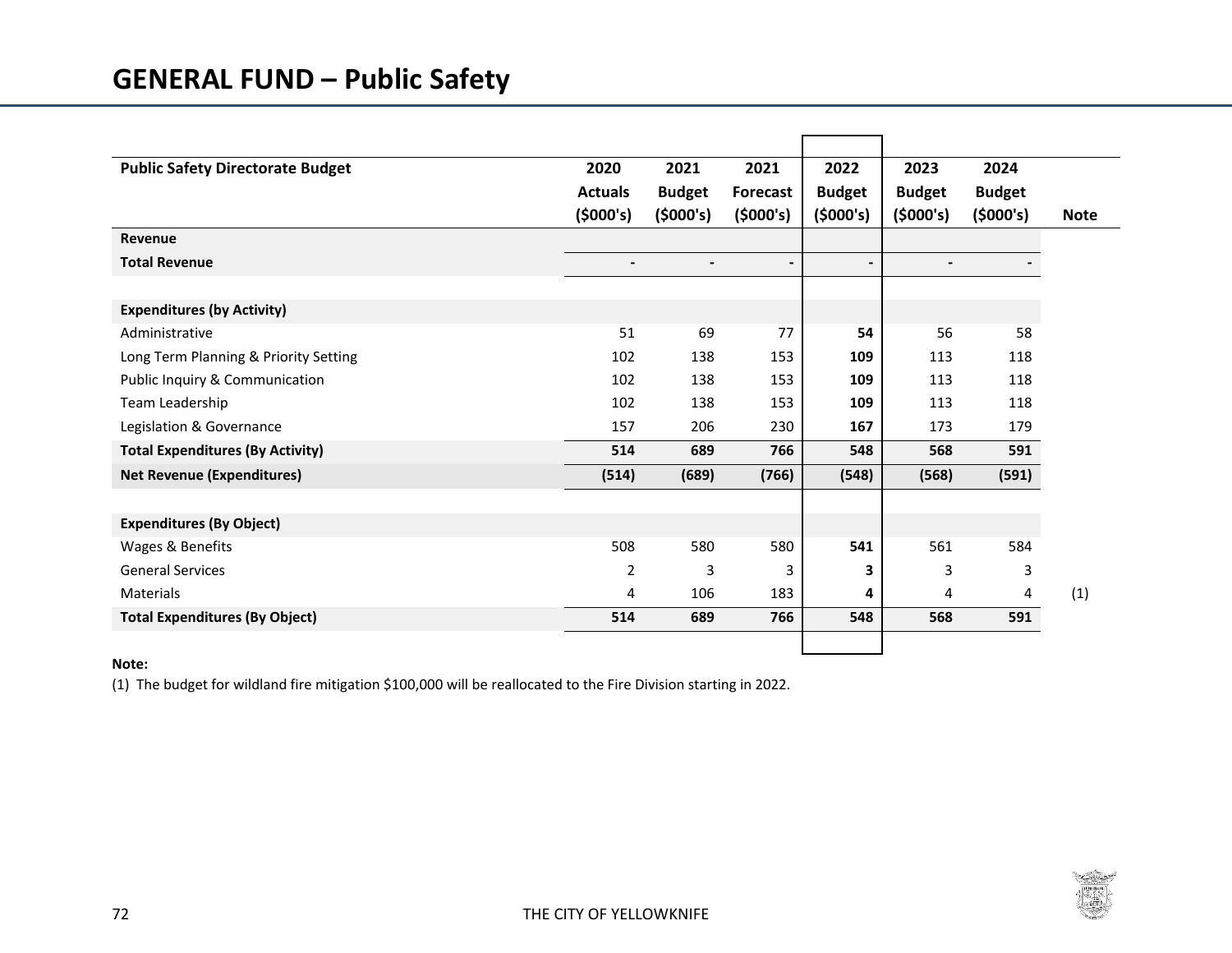## **MUNICIPAL ENFORCEMENT DIVISION**

The Municipal Enforcement Division is responsible for the enforcement of numerous City by-laws as well as the Northwest Territories *Motor Vehicles Act* and the *All-Terrain Vehicles Act*. Officers conduct patrols by foot, bike, vehicle and snowmobile. The division also maintains approximately 655 on-street parking meters. The division is comprised of:

- A Manager who oversees the division, budget and policies.
- One Supervisory Constable who oversees the Constables' day-to-day activities, attends court prosecutions twice a week and deals with public complaints.
- Six Constables who respond to public complaints and proactively enforce City by-laws, the Northwest Territories *Motor Vehicles Act* and the *All-Terrain Vehicles Act*.
- Two Constables whose main duty is to enforce parking in the Central Business District. This officer also enforces other bylaws in the Central Business District.
- Two Clerks who do all ticket and other data entry, answer phones, dispatch complaints to officers, and deal with the public at the counter.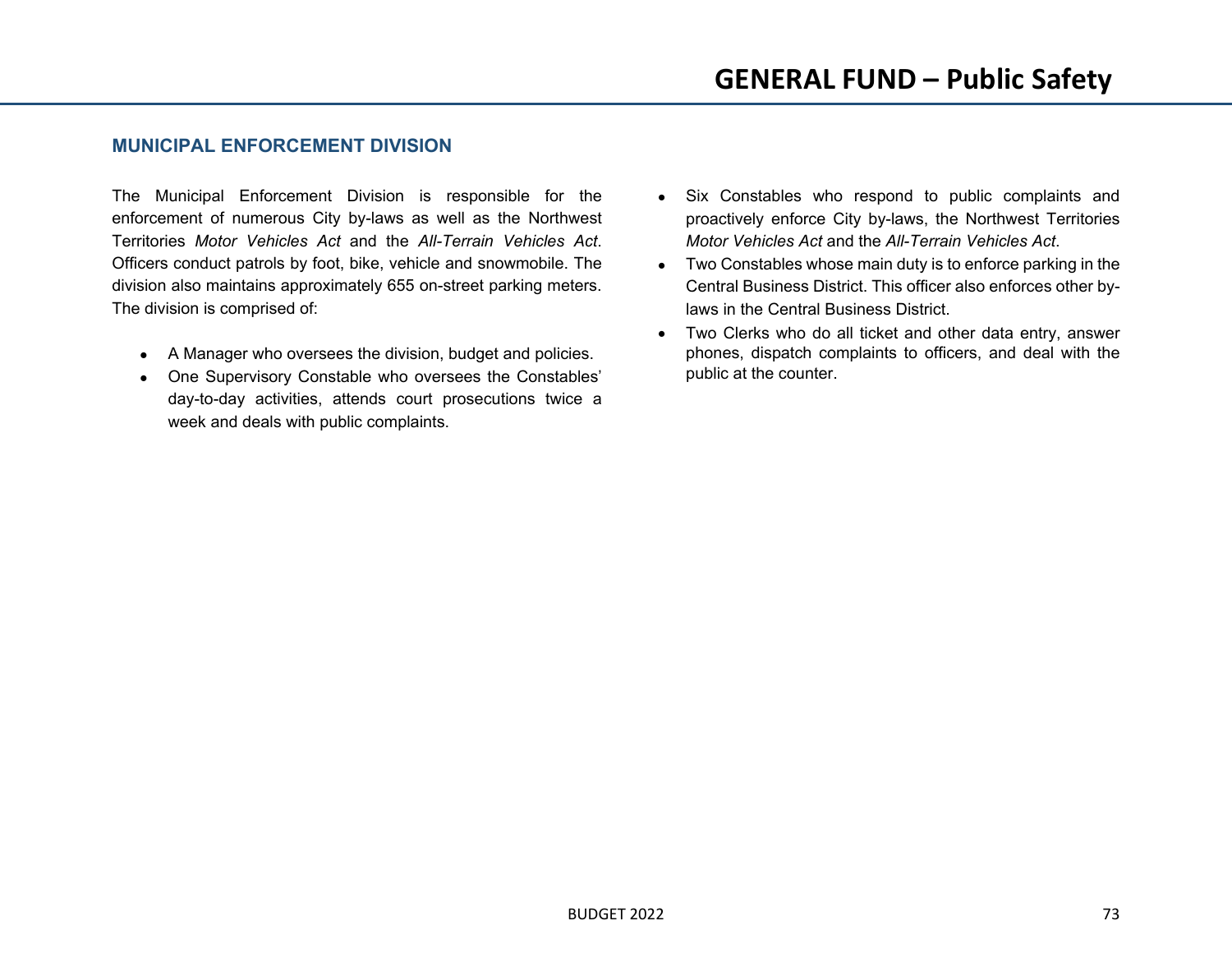| <b>Municipal Enforcement Budget</b>     | 2020           | 2021          | 2021            | 2022          | 2023           | 2024          |             |
|-----------------------------------------|----------------|---------------|-----------------|---------------|----------------|---------------|-------------|
|                                         | <b>Actuals</b> | <b>Budget</b> | <b>Forecast</b> | <b>Budget</b> | <b>Budget</b>  | <b>Budget</b> |             |
|                                         | (5000's)       | (5000's)      | (5000's)        | (5000's)      | (5000's)       | (5000's)      | <b>Note</b> |
| Revenue                                 |                |               |                 |               |                |               |             |
| <b>User Charges</b>                     | 728            | 1,063         | 1,022           | 1,063         | 1,063          | 1,063         |             |
| <b>Total Revenue</b>                    | 728            | 1,063         | 1,022           | 1,063         | 1,063          | 1,063         |             |
|                                         |                |               |                 |               |                |               |             |
| <b>Expenditures (by Activity)</b>       |                |               |                 |               |                |               |             |
| Administrative                          | 436            | 436           | 436             | 455           | 464            | 474           |             |
| <b>Court Duties</b>                     | 101            | 101           | 101             | 105           | 109            | 111           |             |
| Dog Control                             | 71             | 73            | 73              | 76            | 78             | 79            |             |
| <b>Parking Enforcement</b>              | 218            | 216           | 217             | 224           | 230            | 234           |             |
| Public Inquiry & Communication          | 71             | 73            | 73              | 76            | 78             | 79            |             |
| <b>Traffic Enforcement</b>              | 552            | 550           | 550             | 577           | 589            | 601           |             |
| Rounding                                | 6              | (1)           | (6)             | 1             | $\overline{2}$ | 4             |             |
| <b>Total Expenditures (By Activity)</b> | 1,455          | 1,448         | 1,444           | 1,514         | 1,550          | 1,582         |             |
| <b>Net Revenue (Expenditures)</b>       | (727)          | (385)         | (422)           | (451)         | (487)          | (519)         |             |
|                                         |                |               |                 |               |                |               |             |
| <b>Expenditures (By Object)</b>         |                |               |                 |               |                |               |             |
| Wages & Benefits                        | 1,218          | 1,222         | 1,222           | 1,294         | 1,336          | 1,373         |             |
| <b>General Services</b>                 | 119            | 83            | 75              | 94            | 96             | 97            | (1)         |
| Materials                               | 84             | 99            | 99              | 76            | 68             | 61            | (2)         |
| Utility - Fuel                          | 6              | 9             | 9               | 9             | 9              | 9             |             |
| <b>Utility -Power</b>                   | 7              | 6             | 10              | 7             | $\overline{7}$ | 8             |             |
| Vehicle O&M                             | 21             | 29            | 29              | 34            | 34             | 34            |             |
| <b>Total Expenditures (By Object)</b>   | 1,455          | 1,448         | 1,444           | 1,514         | 1,550          | 1,582         |             |
|                                         |                |               |                 |               |                |               |             |

#### **Note:**

(1) Dog pound contracted costs, towing charges, and officer safety services.

(2) Uniforms, materials, and parking meter maintenance.

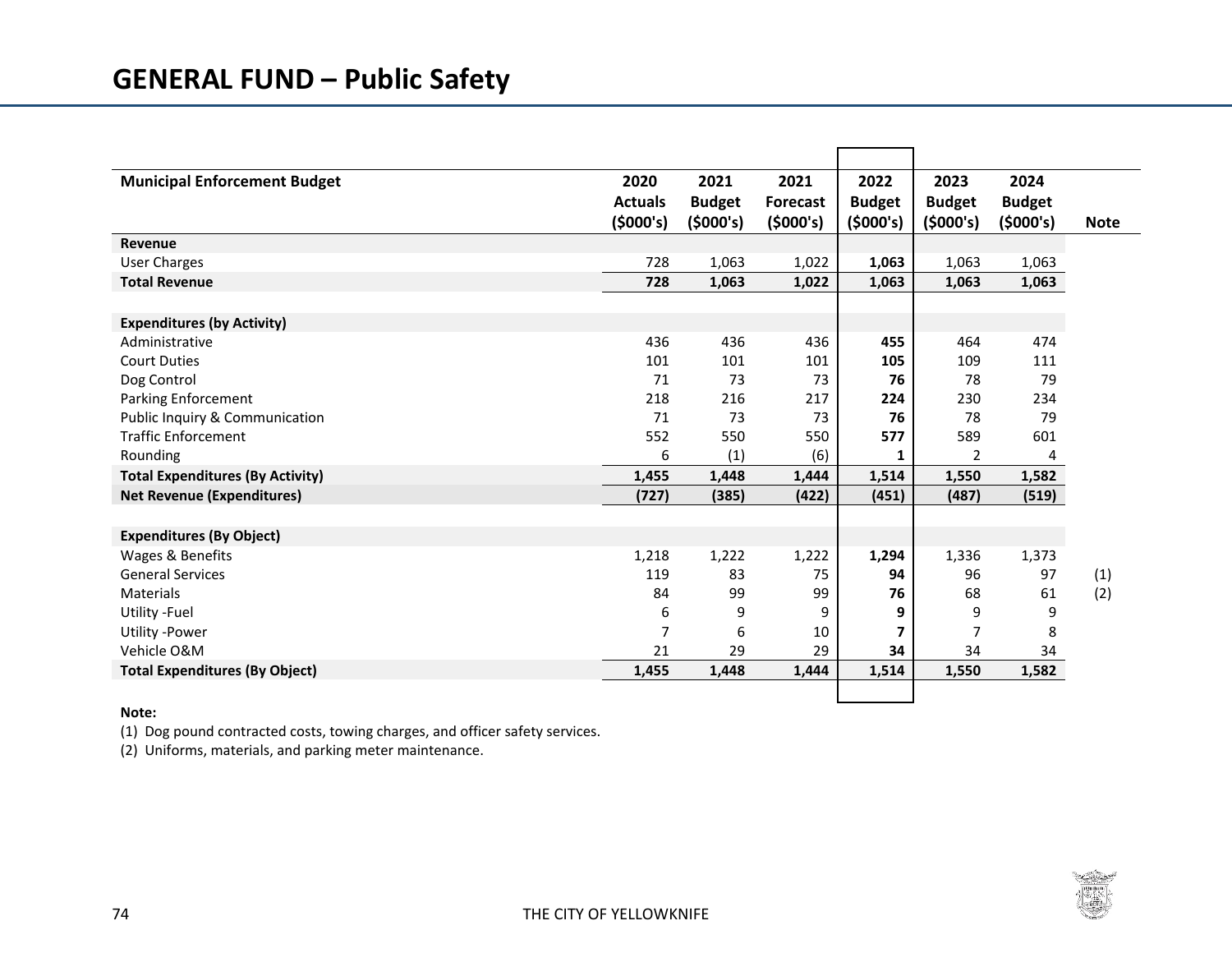## **FIRE DIVISION**

The Fire Division is responsible for five areas of emergency response: fire protection, emergency medical services, hazardous materials response, rescue, and emergency dispatch. In addition to providing these response services, the Life Safety and Prevention Section is responsible for life safety programs through the delivery of educational activities promoting a safe community as well as fire inspection services to address local safety issues. This Section also manages the City's wildfire mitigation activity.